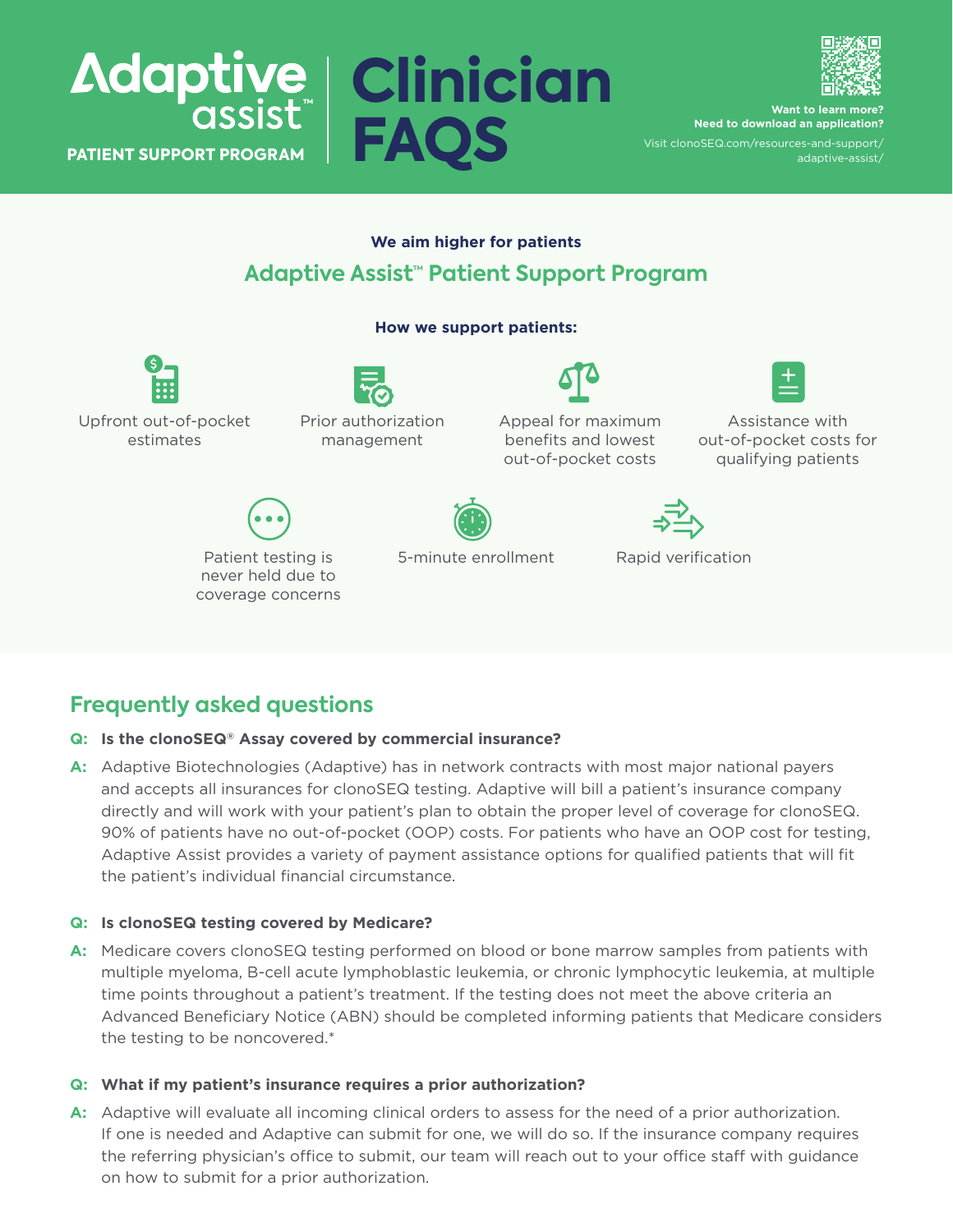• Adaptive works with a third party to obtain physician-initiated prior authorizations. If you are interested in signing up for this service, please call our Patient Support hotline at 1 (855) 236-9230 for more information

#### **Q: Can I find out what my patients' potential out-of-pocket costs for the test will be?**

**A:**  Out-of-pocket cost estimates are available **prior to submission of a clonoSEQ order** by contacting our Patient Support Team at 1 (855) 236-9230. The amount quoted during this process is an estimate based on plan benefits and unmet deductible or coinsurance and/or copay amounts and is subject to change based on other claims that are being processed for your patient. During the call, we will attempt to qualify eligible patients for financial assistance through our Adaptive Assist Patient Support Program. Patients who qualify for financial assistance will have no OOP costs for a year from qualification date.

**The caller will need to have the patient's insurance information on hand.** To obtain estimates for multiple patients at one time, please send the patients' insurance via fax to 1 (206) 299-0488.

• Please note that we cannot stop testing on samples that have been received and accepted by Adaptive

#### **Q: What happens if a patient's insurance limits or denies payment for clonoSEQ testing?**

**A:** In the event that coverage for clonoSEQ is limited or denied, Adaptive will help appeal the claim when possible and work on behalf of the patient to seek payment for clonoSEQ testing services. Adaptive may require support from you and your office in the appeals process. We greatly appreciate your partnership in this process on behalf of your patients.

#### **Q: What documentation is needed from physicians and/or their offices to support clonoSEQ appeals?**

- **A:** In many cases, Adaptive will have the information required to submit an appeal on behalf of a patient. Where possible, Adaptive will work to limit the effort required by you and your office to support the appeals process. However, for certain types of appeals, insurance companies may require additional information and records, including:
	- A Letter of Medical Necessity (LOMN) signed by the ordering physician. If an LOMN is required, Adaptive will notify physicians via the clonoSEQ Diagnostic Ordering Portal
	- Clinic note(s) associated with a patient visit related to the clonoSEQ order
	- Medical records including clinical history, treatment plans, and notes

If patient consent is required for an appeal, Adaptive will send a consent form along with a letter to the patient briefly explaining the need for consent and will follow up accordingly.

### **Q: What if my patient received a bill for clonoSEQ testing and cannot afford the payment?**

**A:** The Adaptive Assist Patient Support Program offers a variety of options to meet each patient's unique financial circumstances. Patients can call the Patient Support Team at 1 (855) 236-9230 to discuss their individual financial circumstances and the assistance options available to them if they qualify.